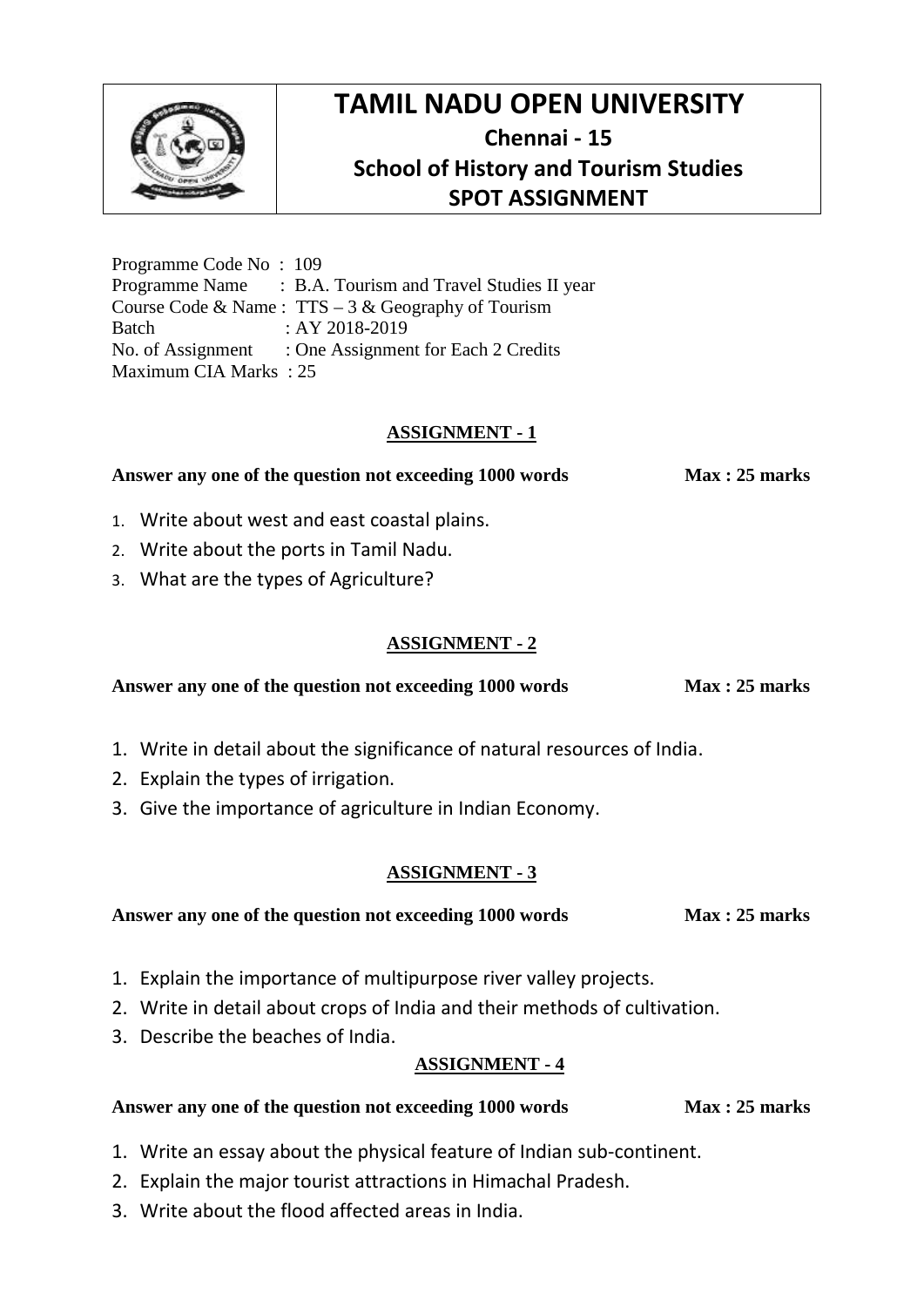

# **TAMIL NADU OPEN UNIVERSITY Chennai - 15 School of History and Tourism Studies SPOT ASSIGNMENT**

Programme Code No : 109 Programme Name : B.A. Tourism and Travel Studies II year Course Code & Name : TTS – 4 & Transport System and Tourism Batch : AY 2018-2019 No. of Assignment : One Assignment for Each 2 Credits Maximum CIA Marks : 25

## **ASSIGNMENT - 1**

## Answer any one of the question not exceeding 1000 words Max : 25 marks

- 1. Trace the growth of Jet Travel.
- 2. Discuss the role of computers in Air Cargo.
- 3. Discuss the importance of ICT in operations of road transport.

## **ASSIGNMENT - 2**

### Answer any one of the question not exceeding 1000 words Max : 25 marks

- 1. Describe the impact of science and technology in transport system.
- 2. Explain the role of CRS in Air transport.
- 3. Describe the role of computers in Railways.

## **ASSIGNMENT - 3**

#### Answer any one of the question not exceeding 1000 words Max : 25 marks

- 1. Write an essay on ICAO.
- 2. Define maritime transport. What is the scope of maritime transport?
- 3. What is the impact of science and technology in tourism?

## **ASSIGNMENT - 4**

### Answer any one of the question not exceeding 1000 words Max : 25 marks

- 1. Trace the historical background of travel.
- 2. Give a detailed account on the structure and functions of the Ministry of Civil Aviation in India.
- 3. How will you classify roads in India? What do you know about National Highways of India?